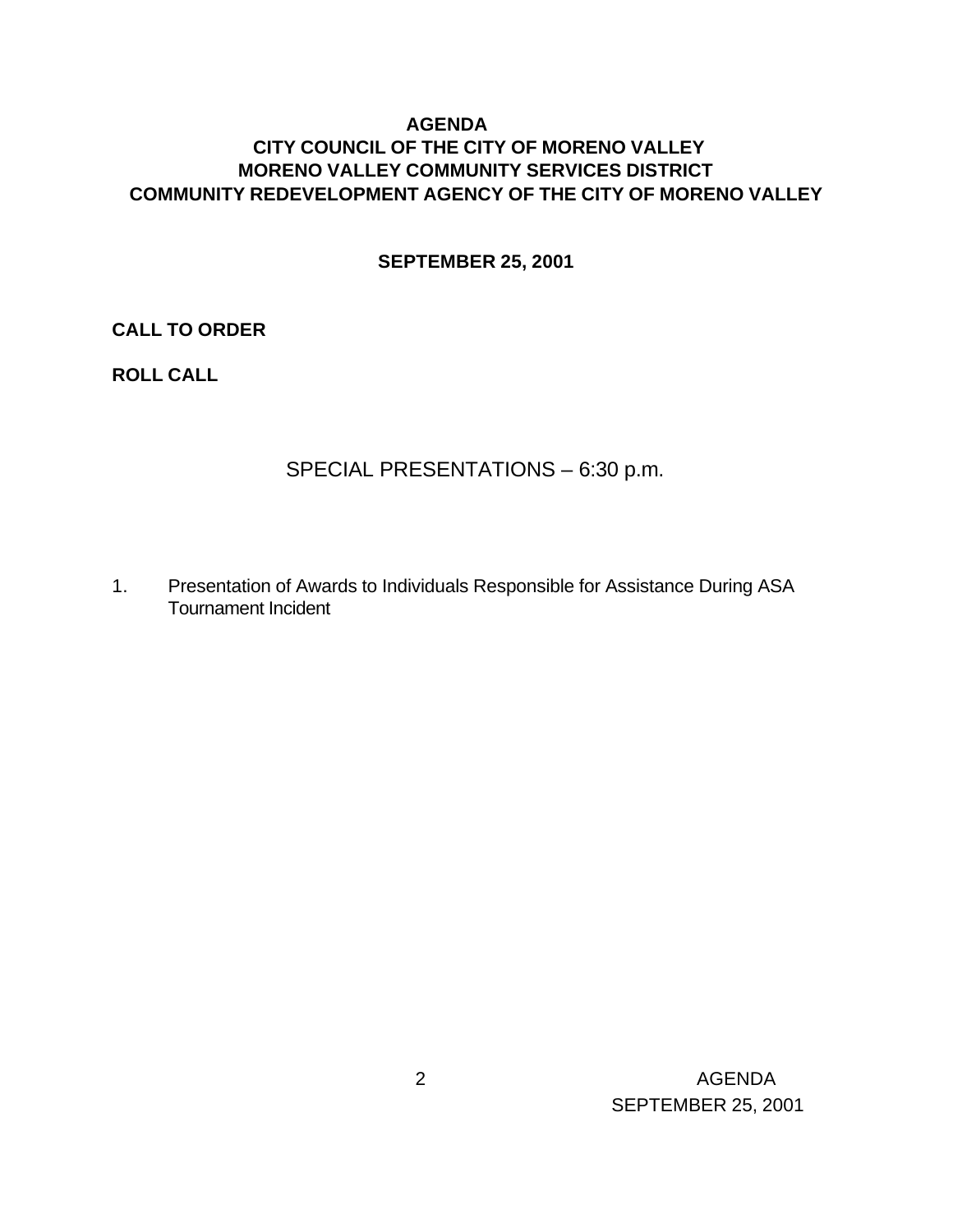# **AGENDA JOINT MEETING OF THE CITY COUNCIL OF THE CITY OF MORENO VALLEY MORENO VALLEY COMMUNITY SERVICES DISTRICT COMMUNITY REDEVELOPMENT AGENCY OF THE CITY OF MORENO VALLEY**

#### **REGULAR MEETING - 7:00 P.M. SEPTEMBER 25, 2001**

- **CALL TO ORDER** (Joint Meeting of the City Council of the City of Moreno Valley, Moreno Valley Community Services District, and the Community Redevelopment Agency of the City of Moreno Valley - actions taken at the Joint Meeting are those of the Agency indicated on each Agenda item)
- **PLEDGE OF ALLEGIANCE**
- **INVOCATION** Pastor Paul M. Cunningham, Calvary Baptist Church of Moreno Valley
- **ROLL CALL**
- **INTRODUCTIONS**
- PUBLIC COMMENTS **ON ANY SUBJECT NOT ON THE AGENDA** UNDER THE JURISDICTION OF THE CITY COUNCIL (COMMENTS NOT CONCLUDED BY 7:30 P.M. WILL BE HEARD PRIOR TO CITY COUNCIL CLOSING COMMENTS AT THE END OF THE AGENDA)

There is a three-minute time limit per person. Please complete and submit a PINK speaker slip to the Bailiff.

• PUBLIC COMMENTS **ON MATTERS ON THE AGENDA** WILL BE TAKEN UP AS THE ITEM IS CALLED FOR BUSINESS, BETWEEN STAFF'S REPORT AND CITY COUNCIL DELIBERATION (SPEAKER SLIPS MAY BE TURNED IN UNTIL THE ITEM IS CALLED FOR BUSINESS.)

There is a three-minute time limit per person and a 15-minute time limit per agenda item. The 15-minute limit may be waived. Please complete and submit a BLUE speaker slip to the Bailiff.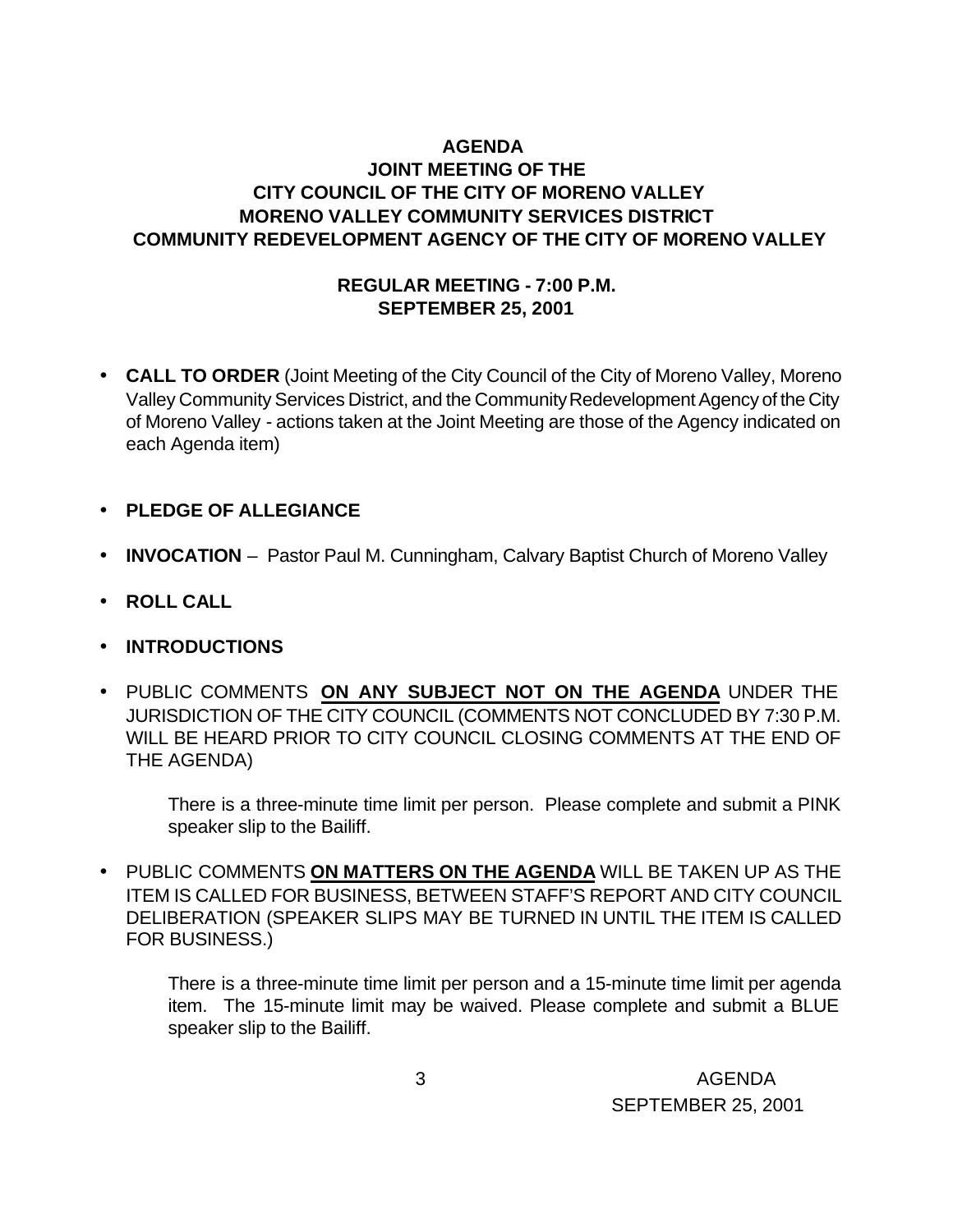# **JOINT CONSENT CALENDARS (SECTIONS A-C) OF THE CITY COUNCIL OF THE CITY OF MORENO VALLEY, MORENO VALLEY COMMUNITY SERVICES DISTRICT, AND COMMUNITY REDEVELOPMENT AGENCY OF THE CITY OF MORENO VALLEY**

All items listed under the Consent Calendars are considered to be routine and noncontroversial, and may be enacted by one motion unless a member of the Council, Community Services District, or Redevelopment Agency requests that an item be removed for separate action. The motion to adopt the Consent Calendars is deemed to be a separate motion by each Agency and shall be so recorded by the City Clerk. Items withdrawn for report/discussion will be heard after public hearing items.

# **A. CONSENT CALENDAR** - **CITY COUNCIL**

- A1. ORDINANCES FIRST READING BY TITLE ONLY Recommendation: Waive reading of all Ordinance Introductions and read by title only.
- A2. WARRANT REPORT AUGUST 31, 2001 (Report of: Director of Finance/City Treasurer) Recommendation: Adopt Resolution No. 2001-56, approving the Warrant Reports, including wire transfers, dated **August 2001** in the total amount of **\$6,002,655.34.**

Resolution No. 2001-56

A Resolution of the City Council of the City of Moreno Valley, Approving the Warrant Reports, Dated August 31, 2001

- A3. FOURTH AMENDMENT TO POLICE CONTRACT (Report of: Chief of Police) Recommendation: Approve the Fourth Amendment to the police contract.
- A4. NOTICE OF AWARD FOR CONSTRUCTION CONTRACT MEDIAN NOSE MODIFICATIONS AT VARIOUS LOCATIONS, STORM DRAIN IMPROVEMENTS AT FREDERICK STREET AND ALESSANDRO BOULEVARD, AND INTERSECTION CROSS GUTTER IMPROVEMENTS AT PIGEON PASS ROAD AND IRONWOOD AVENUE, PROJECT NOS. 98- 26765, 98-21767, 98-21768 (Report of: Public Works Director/City Engineer) Recommendation: Award the construction contract to H&H General Contractors, Inc., San Bernardino, California, the lowest responsible bidder; authorize the Mayor to execute a contract Agreement with H&H General Contractors, Inc.; authorize the issuance of a purchase order to H&H General Contractors, Inc., in the amount of \$784,834.60 (the amount of bid plus 10% contingency), when the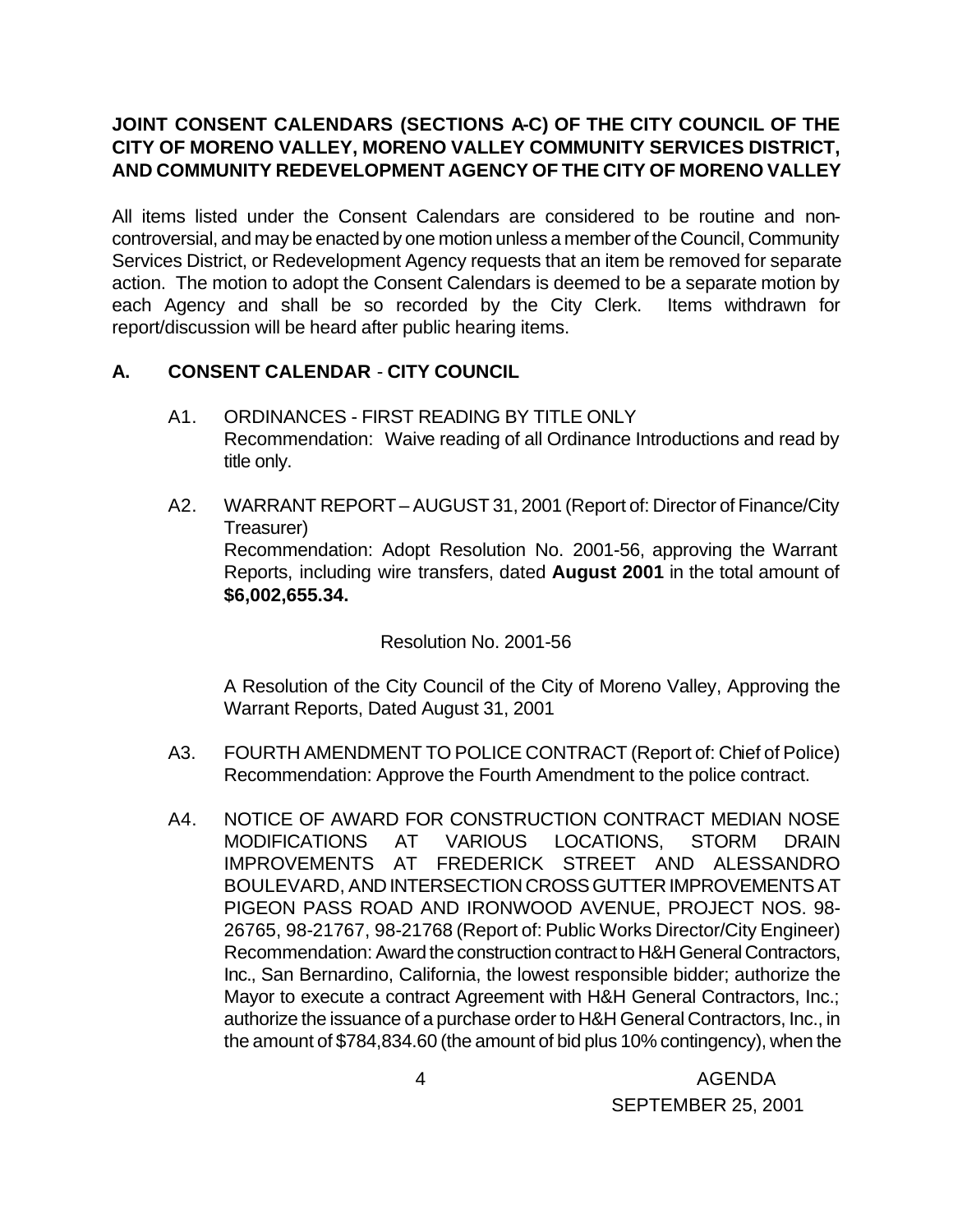contract has been signed by all parties (Account Nos. 426.76520, 125.66121, and 125.66621; award the construction inspection services contract to CALTROP Engineering Corporation, Upland, California; award the construction geotechnical services contract to LOR Geotechnical Group, Inc., Riverside, California; award the construction surveying services contract to Hillwig-Goodrow, LLC, Yucaipa, California; and approve the Budget Appropriation Adjustment transferring \$117,500 of unencumbered measure "A" funds in the Nason/Alessandro to Fir Street Improvements Project (Account No. 125.89730) to fund the project budget shortfall in the following accounts:

- i) \$30,000 in Account No. 125.66121 for the Frederick/Alessandro Intersection and Storm Drain Improvements;
- ii) \$60,000 in Account No. 125.66621 for the Intersection Cross Gutter Modifications at the intersection of Pigeon Pass Road/Ironwood Avenue; and
- iii) \$27,500 in Account No. 426.76520 for the Median Nose Modifications at various intersections throughout the City
- A5. RESOLUTION ACCEPTING A PORTION OF KALMIA AVENUE FROM PETTIT STREET TO WEBER AVENUE AS PUBLIC RIGHT-OF-WAY (Report of: Public Works Director/City Engineer)

Recommendation: Approve and adopt Resolution No. 2001-57 accepting dedication of a portion of Kalmia Avenue from Pettit Street to Weber Avenue for public highway, utility and public service purposes, but not accepting as a part of the City-maintained road system; and direct the City Clerk to certify to the acceptance of said dedication and cause said certification to be recorded in the office of the Recorder of the County of Riverside together with said Resolution.

Resolution No. 2001-57

A Resolution of the City Council of the City of Moreno Valley, California, Accepting Dedication of an Easement over Certain property for Public Highway Purposes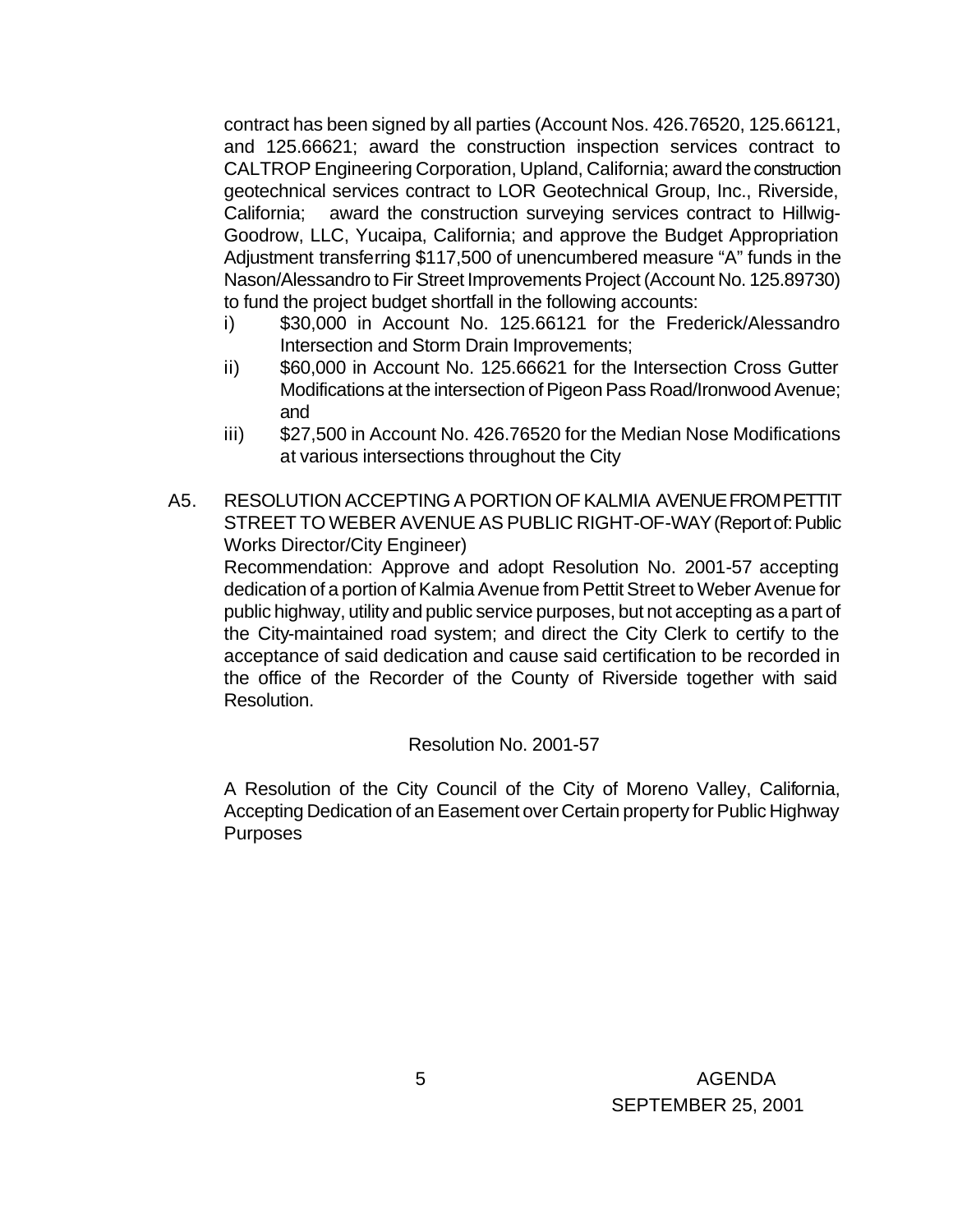#### **B. CONSENT CALENDAR** - **COMMUNITY SERVICES DISTRICT**

- B1. ORDINANCES FIRST READING BY TITLE ONLY Recommendation: Waive reading of all Ordinance Introductions and read by title only.
- B2. NON-MOTORIZED TRAILS PROGRAM GRANT AND ADOPTING THE RESOLUTION FOR THE APPLICATION OF GRANT FUNDS FOR THE NON-MOTORIZED TRAILS PROGRAM (Report of: Director of Parks and Recreation) Recommendation: Approve the application process by the Parks and Recreation Department for a \$100,000 grant for Non-Motorized Trails Program administered by the state of California Department of Parks and Recreation; and adopt Resolution No. CSD 2001-17 to approve the application for grant funds for the non-motorized trails program under the Safe Neighborhood Parks, Clean Water, Clean Air, and Coastal Protection Bond Act of 2000, for the improvements of public access to section "A" of the aqueduct trail.

Resolution No. CSD 2001-17

Resolution of the City Council of the City of Moreno Valley, California, Acting in its Capacity as the Board of Directors of the Moreno Valley Community Services District Certifying the Approval of the Governing Board for the Application for Grant Funds for the Non-Motorized Trails Program under the Safe Neighborhood Parks, Clean Water, Clean Air, and Coastal Protection Bond Act of 2000, for the Improvements of Public Access to Section "A" of the Aqueduct Trail

## **C. CONSENT CALENDAR** - **COMMUNITY REDEVELOPMENT AGENCY**

C1. ORDINANCES - FIRST READING BY TITLE ONLY Recommendation: Waive reading of all Ordinance Introductions and read by title only.

## **D. REPORT OF ACTION FROM CLOSED SESSION BY CITY ATTORNEY, IF ANY**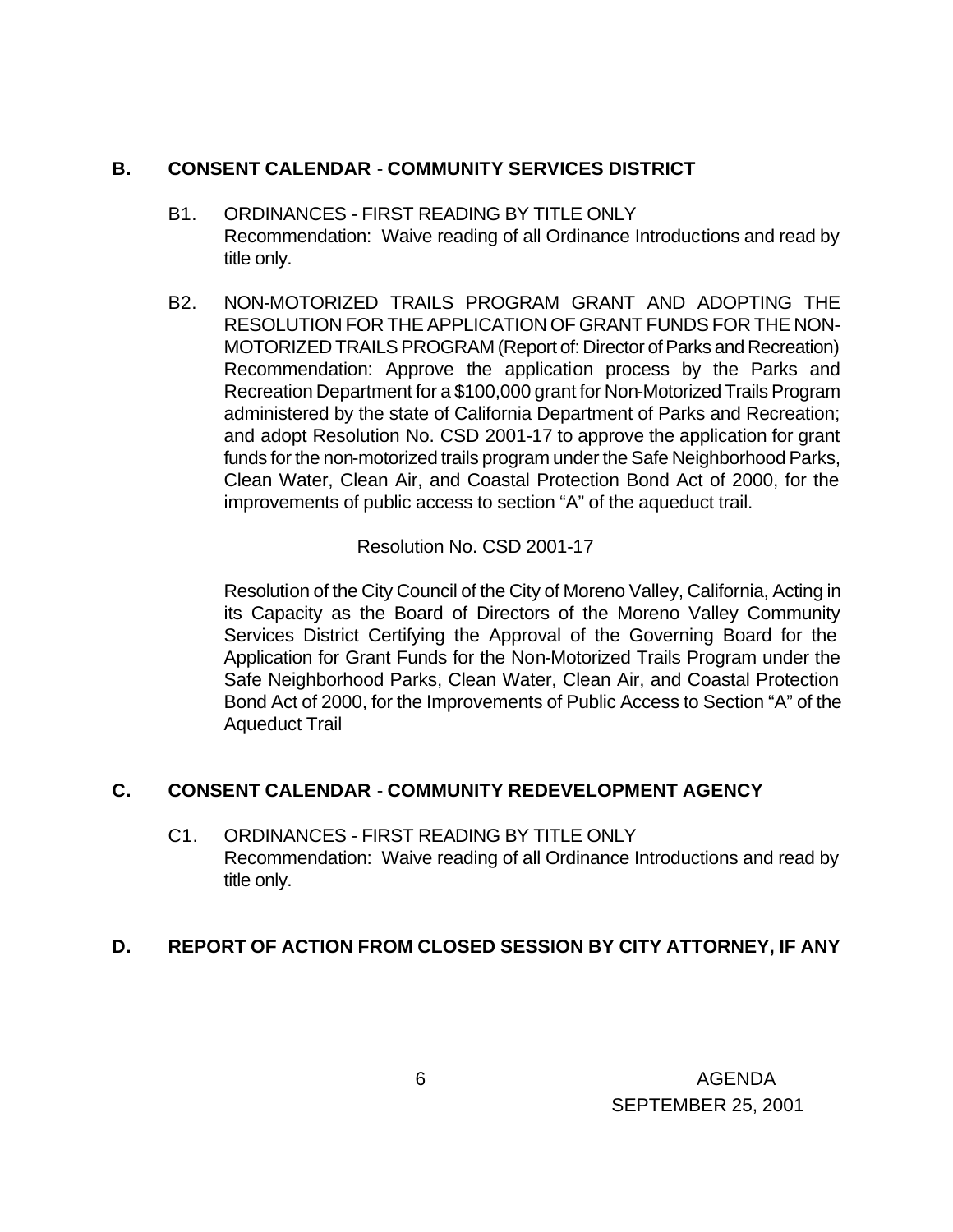#### **E. PUBLIC HEARINGS**

Questions or comments from the public on a Public Hearing matter must be limited to five minutes per individual and must pertain to the subject under consideration.

E1. COUNCILMANIC REDISTRICTING (Report of: City Clerk) Recommendation: That the City Council conduct a public hearing to consider the proposed alternative redistricting plans of the Councilmanic districts in the City of Moreno Valley.

# • **ITEMS REMOVED FROM CONSENT CALENDARS FOR DISCUSSION OR SEPARATE ACTION**

## **F. REPORTS**

- F1. LEGISLATIVE UPDATE (CONTINUED FROM SEPTEMBER 18, 2001) (Report of: Assistant City Manager) Recommendation: That the City Council receive and file the Legislative Status Report.
- F2. REPORT ON CITY FINANCIAL MANAGEMENT (Report of: Finance Director/City Treasurer) Power Point Presentation only. (No written material on this item)
- F3. CHAMBER OF COMMERCE FUNDING (Report of: Director of Community and Economic Development) Recommendation: That the City Council authorize the City Manager to execute agreements with Chambers of Commerce located in the City to develop and maintain programs of services to benefit local businesses and the City.
- F4. CITY COUNCIL RECOGNITION POLICY REVISION (Report of: City Manager)

 7 AGENDA SEPTEMBER 25, 2001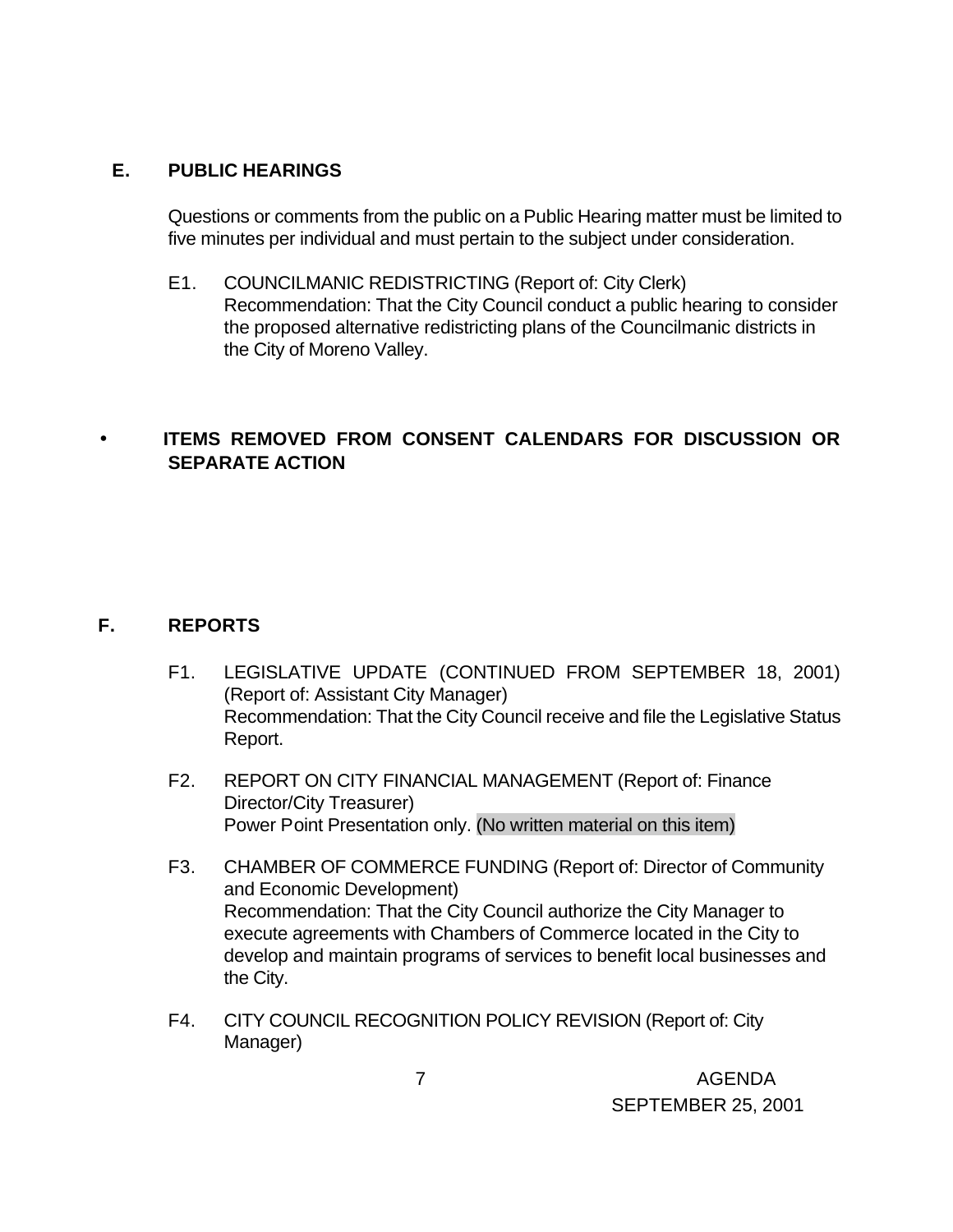Recommendation: That the City Council adopt the proposed City Council Recognition Policy revisions.

F5. CITY MANAGER'S REPORT (Oral presentation only) **G. LEGISLATIVE ACTIONS**

ORDINANCES - 1ST READING AND INTRODUCTION

ORDINANCES - 2ND READING AND ADOPTION

ORDINANCES - URGENCY ORDINANCES

RESOLUTIONS

G1. RESOLUTION NO. 2001-55, REPEALING RESOLUTION NO. 99-53, AND ADOPTING AMENDED AND RESTATED RULES OF PROCEDURE FOR CITY COUNCIL MEETINGS AND RELATED FUNCTIONS AND ACTIVITIES (CONTINUED FROM SEPTEMBER 18, 2001) (Report of: City Manager) Recommendation: That the City Council adopt Resolution No. 2001-55, repealing Resolution No. 99-53, and adopting amended and restated rules of procedure for City Council meetings and related functions and activities.

Resolution No. 2001-55

A Resolution of the City Council of the City of Moreno Valley, California, Repealing Resolution No. 99-53, and Adopting Amended and Restated Rules of Procedure for Council Meetings and Related Functions and Activities

## • **CONTINUATION OF PUBLIC COMMENTS ON MATTERS NOT ON THE AGENDA**, **IF NEEDED**

# • **CLOSING COMMENTS AND/OR REPORTS OF THE CITY COUNCIL, COMMUNITY SERVICES DISTRICT, OR COMMUNITY REDEVELOPMENT AGENCY**